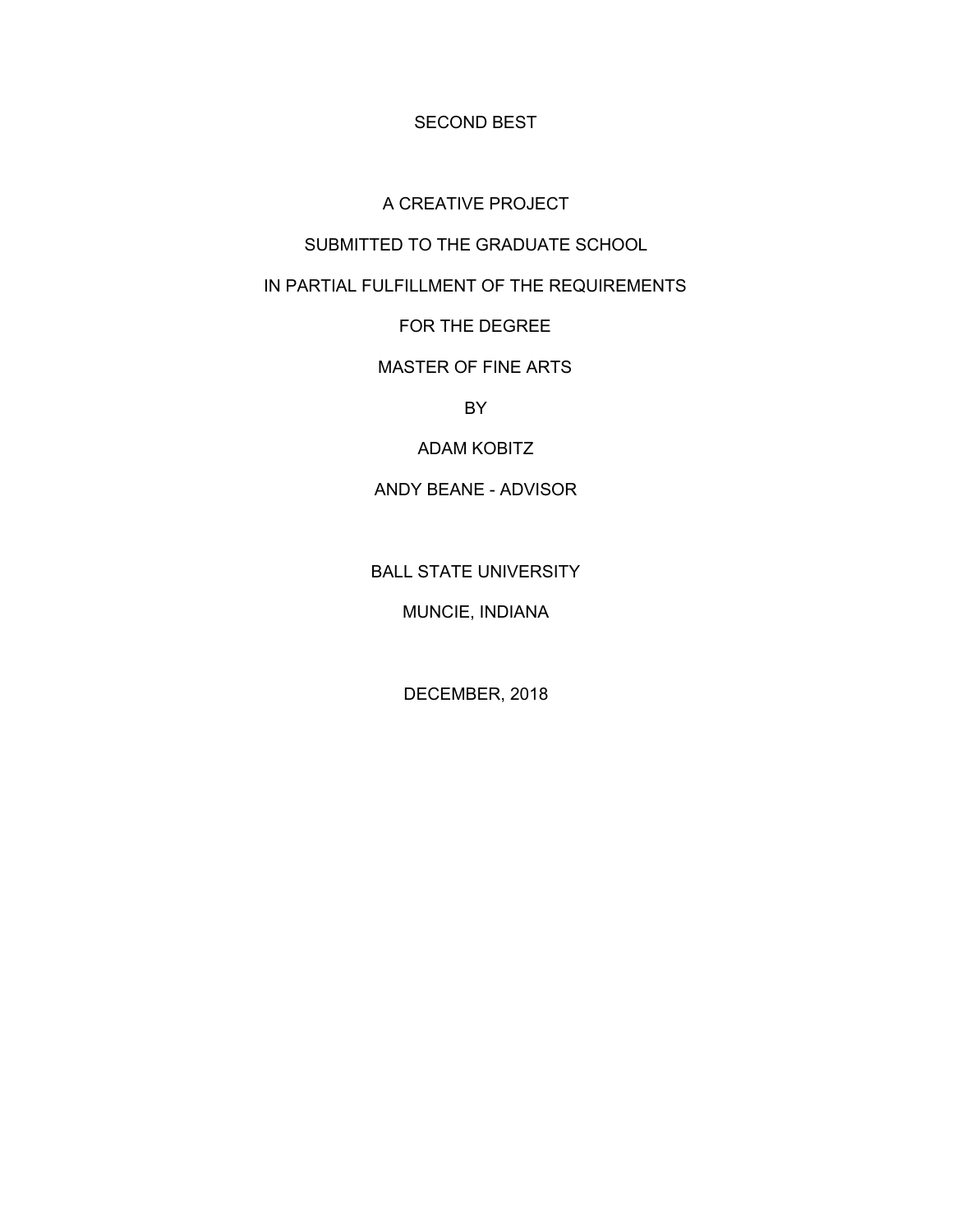#### **STATEMENT OF THE PROBLEM**

When presented with the idea of creating an animated short film three major questions came to mind: how can I create a compelling story which conveys a moral lesson, grow not only an artist but as a project manager and collaborator, and provide an outlet for both myself and my collaborators to effectively showcase our skill sets to the utmost of our abilities?

The first of these was the initiative to create a story that delivers a heartfelt message in a compelling manner. This included the obstacles of creating a story an audience could relate to, presenting a clear, concise moral conflict and devising a manner in which the main character of the film could overcome this obstacle, while delivering each of these key points in a format that adhered to the standards of visual storytelling and screenplay writing.

Secondly came the obstacle of creating a large-scale project with which I was able to collaborate with other artists. Collaboration has been something I have only briefly been exposed to through my previous experiences both in my studies as well as in my professional work, but within the animation and education industries is of the utmost importance. The focus of collaboration on this project has granted me not only the opportunity to work with several incredible artists I may otherwise have never had the opportunity to do so with but has also given me an excellent outlet through which to exhibit my abilities as a project manager and technical artist myself.

The final of these major objectives stemmed from the artist's perspective of the film creation process. How can I create a film that is presented in a manner the audience may not have seen before and will properly showcase my abilities, as well as the abilities of my collaborators, as artists? Through the generation of a unique visual style and by working with several artists with varying skills I have been able to create a film that is not only engaging in the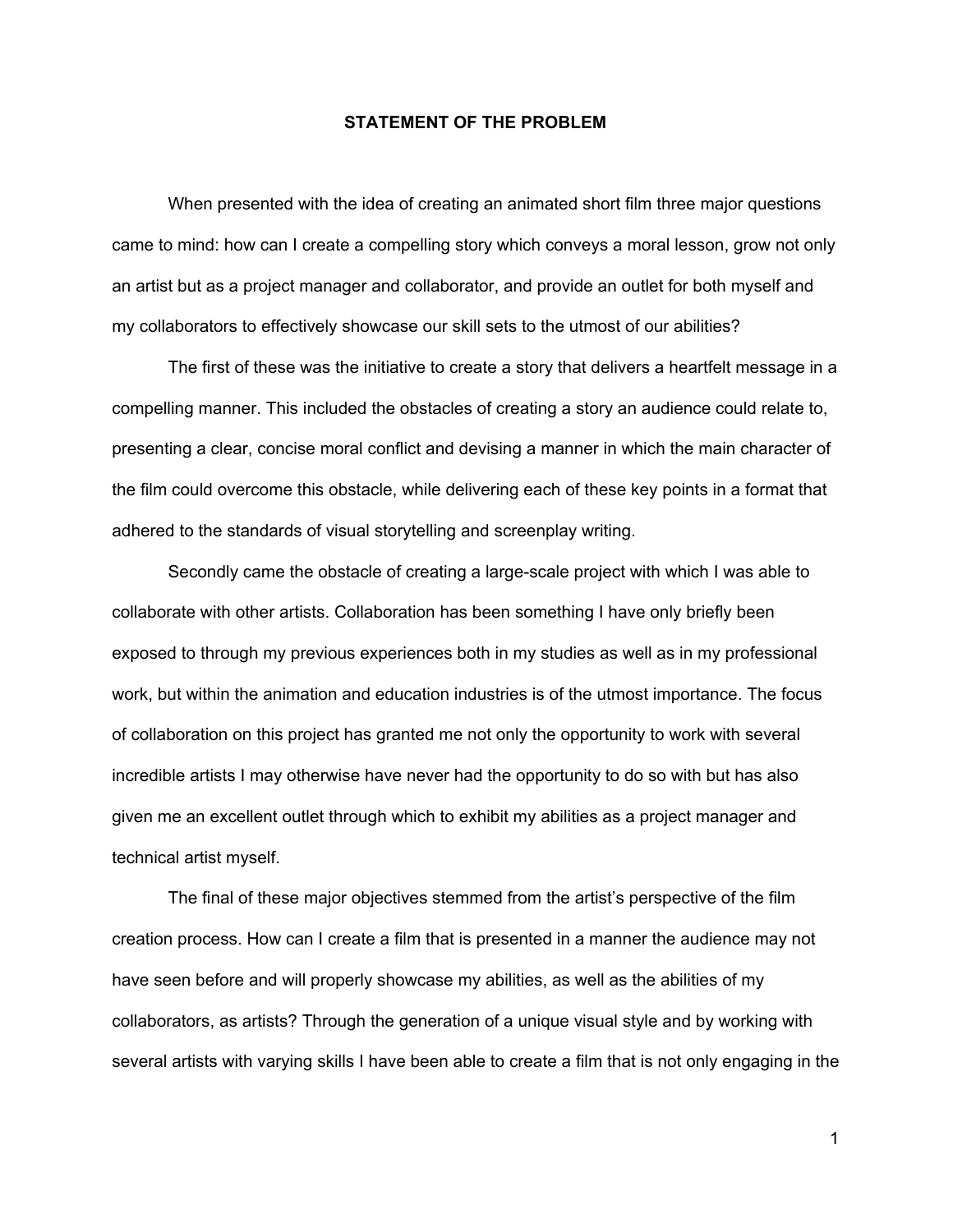realm of storytelling but also through the visual elements. These include the overall theme and setting of the film, the visual style, and the use of character animation. In devising the visual style for my film I drew on many personal influences as well as attempted to develop an intriguing feel to the project that hasn't necessarily been prevalent in the animation program at Ball State University in past projects.

Throughout the creation of my film, *Second Best,* I feel as though I have effectively achieved each of these three major project goals. A compelling story has been conveyed accordingly with the standards of screenplay writing. A professional pipeline that allows the collaboration of artists as well as presents an outlet for each of us to showcase our talents and managerial skills has also been developed from the ground up. The completion of each of these objectives has culminated in a visually stimulating manner showcasing a unique art style that adheres to my personal standards and influences while effectively showcasing a style of filmmaking unique to the Ball State Animation program.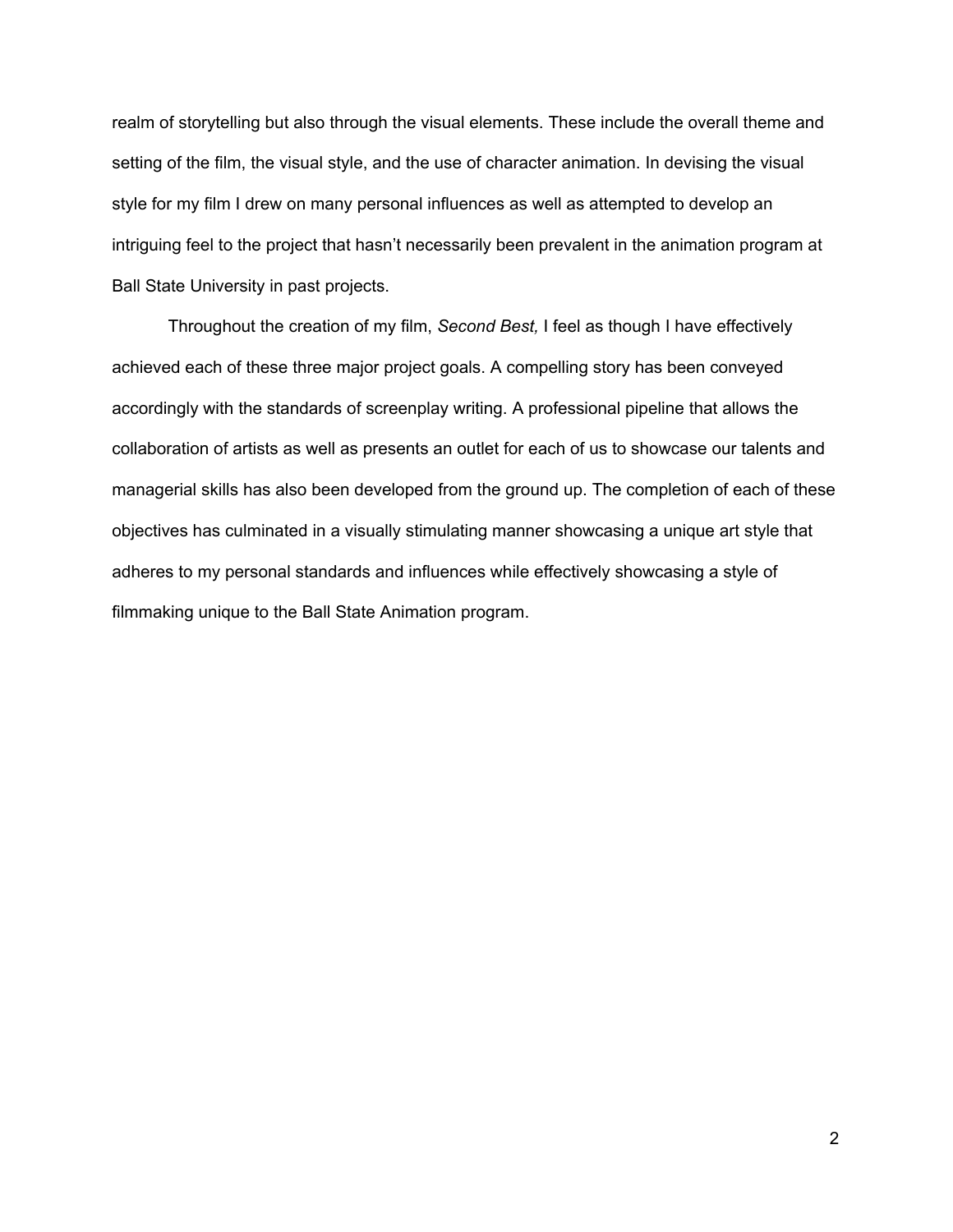#### **REVIEW OF INFLUENCES AND LITERATURE**

As with all forms of art, Animation would not continue to exist, let alone thrive as an industry, without the continued influence of those who paved the way. The works of several larger companies and their respective artists, such as Disney, Pixar, Industrial Light and Magic, and Blizzard Entertainment have always played an important role in my decisions as an animator, both visually and conceptually. Each of these companies' works focus on varying aspects of our field, ranging from interactive live environments in video games, to visual effects, to traditional storytelling. These three key elements are the driving force behind my motivation to excel as a digital artist and filmmaker.

From the beginning of animation's history Disney has been leading the way in this incredible industry. Walt Disney and his teams of artists and storytellers were the first to be able to truly bring the magic of imagination to life through animation. The techniques and technologies they developed have grown and evolved over the years but they continue to hold true to the foundations created when one team decided to do the impossible. They also continue to thrive and excel through the use of 3D animation as the industry evolves around them, which is prominently seen in the success of *Frozen.* In this respect Disney is one of the most inspirational studios to me. Their art works are a perfect example of the fact that nothing is more important than the story being conveyed through animation. They have shown that the magic of a film does not come from 3D glasses or high definition monitors, but instead through the realization of fantasy and imagination.

3D Animation, at one point, was thought to be impractical. The idea of using computers to create a new style of animation was enticing, but initially there were concerns about the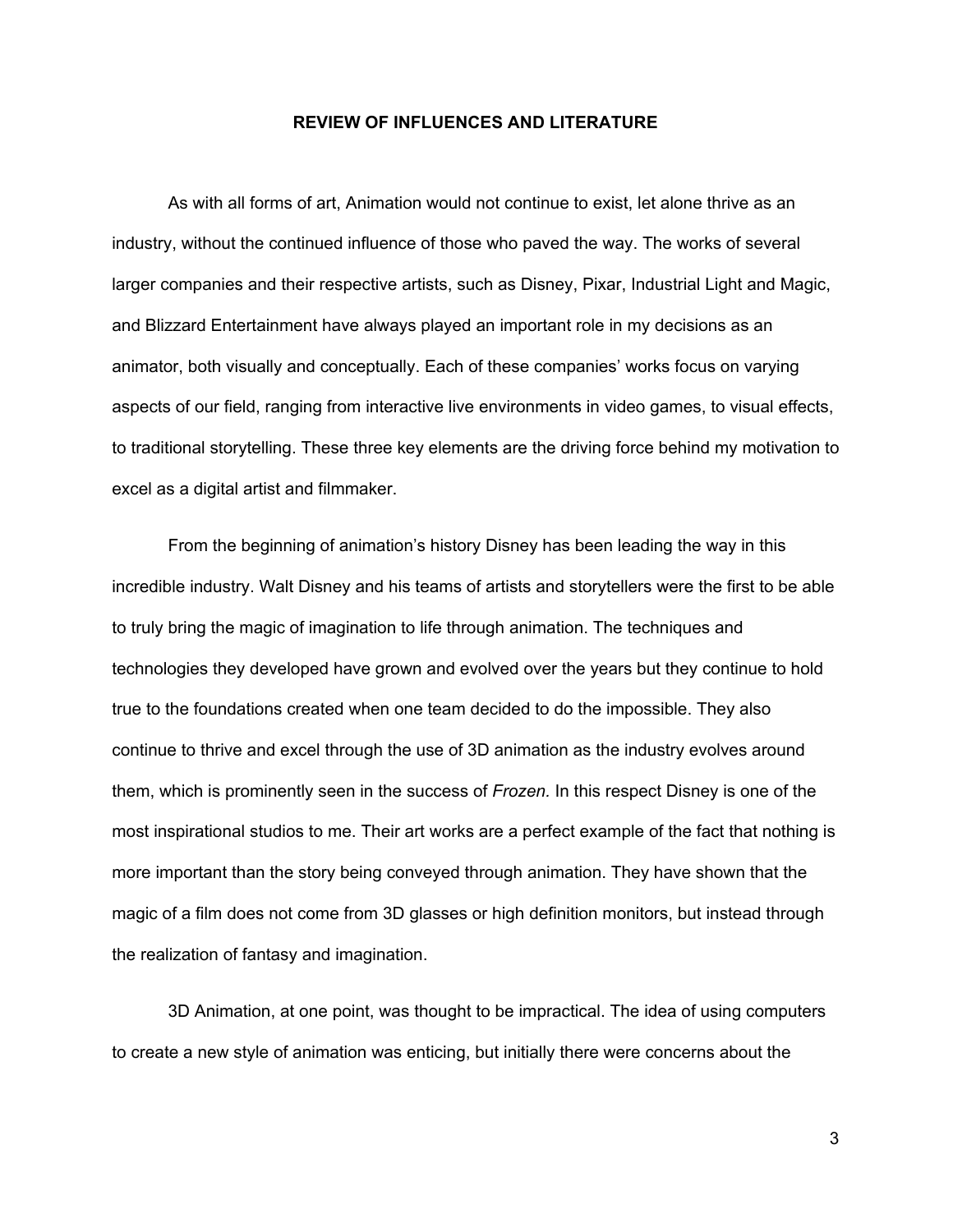methods. The work took longer, and the materials and technology cost much more than traditional animation. Pixar was the first company to attempt to create a full length 3D animated film when they created *Toy Story*, which showed the world that not only could this be done but also opened an entirely new medium for storytellers. John Lassiter, an animator, director, and Chief Creative Officer at Pixar once said that, "art challenges the technology, and the technology inspires the art." Coming from a computer science background I have always been able to relate to this. One of the most fascinating aspects of creating *Second Best* is the idea of starting with an empty hard drive and a software package and creating an entire film digitally. With these tools one can apply the principles of traditional sculpting, painting, animation, film, photography, and special effects digitally to create every element of a work of art. The standards in both storytelling and filmmaking aside, this is one of the strongest influences Pixar has had on me. Looking back at what they have created, and the inferior technology they began with, has truly brought to light the reality that any story can be told through 3D animation.

It is also important to note that not all studios create every element of their films. Special effects, for example, are more often than not outsourced to a company that specializes in that field. Much as Pixar has set the standard in the field of animation, Industrial Light and Magic has done the equivalent in visual effects. ILM has been the driving force behind the visual effects of countless motion pictures, some of the most popular being *Star Wars, Iron Man, and Transformers*. ILM's most recent hit was actually a completely new undertaking in and of itself. *Rango* was the first fully animated movie the studio produced in-house, and went on to win an Oscar. Industrial Light and Magic brings to the film industry something truly unique. Their ability to seamlessly merge computer generated visual effects and live action film elements presents an entirely new dimension of reality, allowing viewers to believe that the impossible could take place in the real world. Their ability to do so has always motivated me throughout my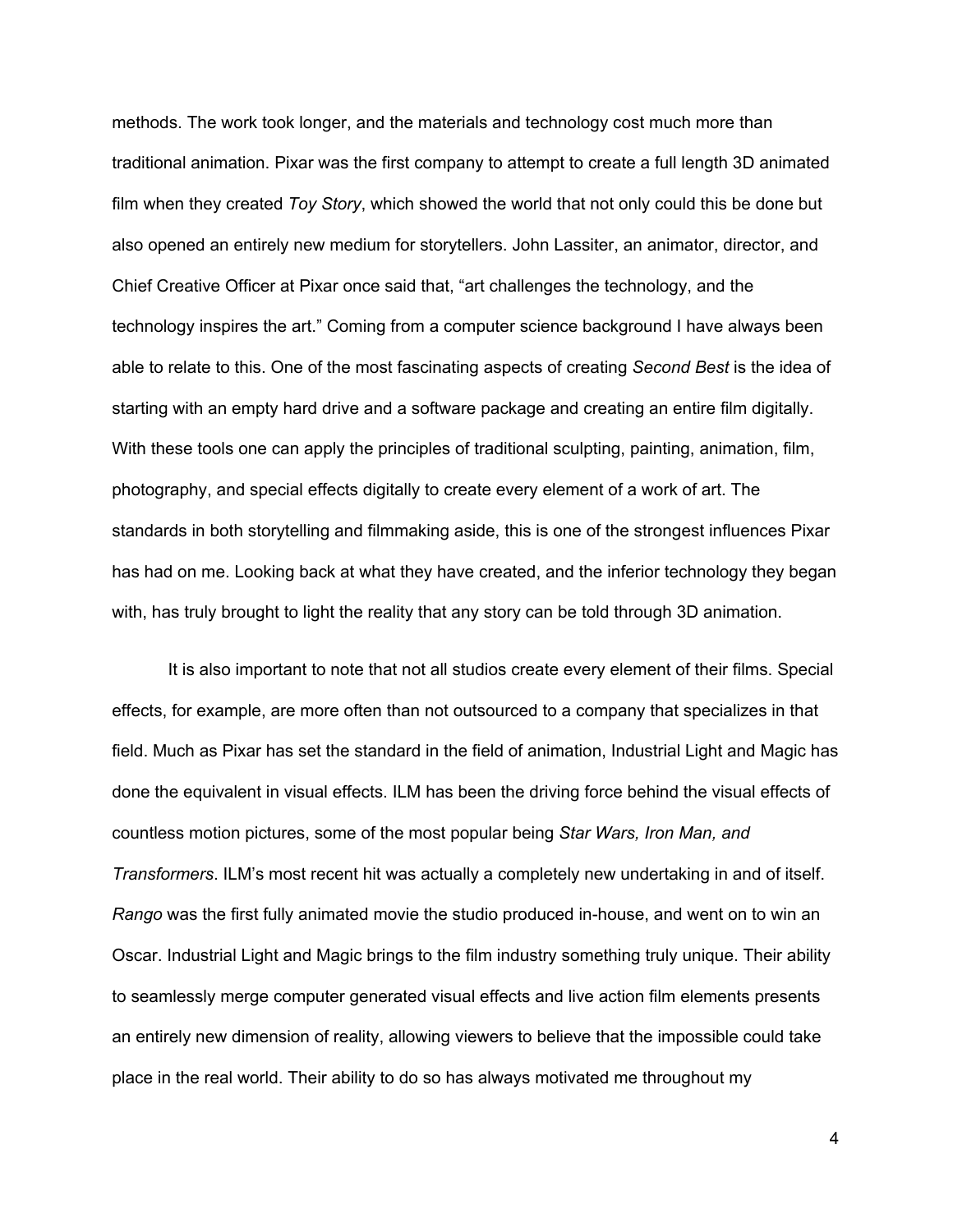opportunities to further explore the visual effects workflow in some small capacity. Within *Second Best* several shots were designed specifically to facilitate this desire, including the wind and rain simulations.

Working in the film industry has always the goal I hope to achieve. The other side of the spectrum, the game industry, has also played a major role in my decision to be an animator. Video games allow players to experience the art of storytelling in an entirely different manner. Users are actually able to immerse themselves in the universe of the stories, becoming a part of that world by sharing in the experiences of characters they play. One company in particular, Blizzard Entertainment, employs a visual style I have chosen to emulate in *Second Best.* While I deviated from any universe created for a Blizzard franchise I have chosen an art style loosely relevant to that seen in many of the games they produce. This is prevalent in the proportions of my characters and the environments and props with which they interact, as well as the methods of texturing utilized throughout the film.

Two written works have also played an important role in the conceptual development of *Second Best*. The first is Christopher Vogler's *The Writer's Journey*. In this text Vogler breaks down the stages and elements of Joseph Campbell's Monomyth, or the Hero's Journey, a pattern of storytelling that is arguably present in all notable works since the times of ancient Greece. He also discusses the basic guidelines used in storytelling and points out its uses in many popular works, including *Star Wars, The Lord of the Rings, and Fight Club.* Vogler also notes the use of character archetypes and their relations to the hero along his journey. The second is *Save the Cat,* a screenwriting manual by Blake Snyder. This book focuses on the different beats that compose a story, describes several methods in which the writer can deliver something to an audience that they did not expect, and outlines the varying genres of stories.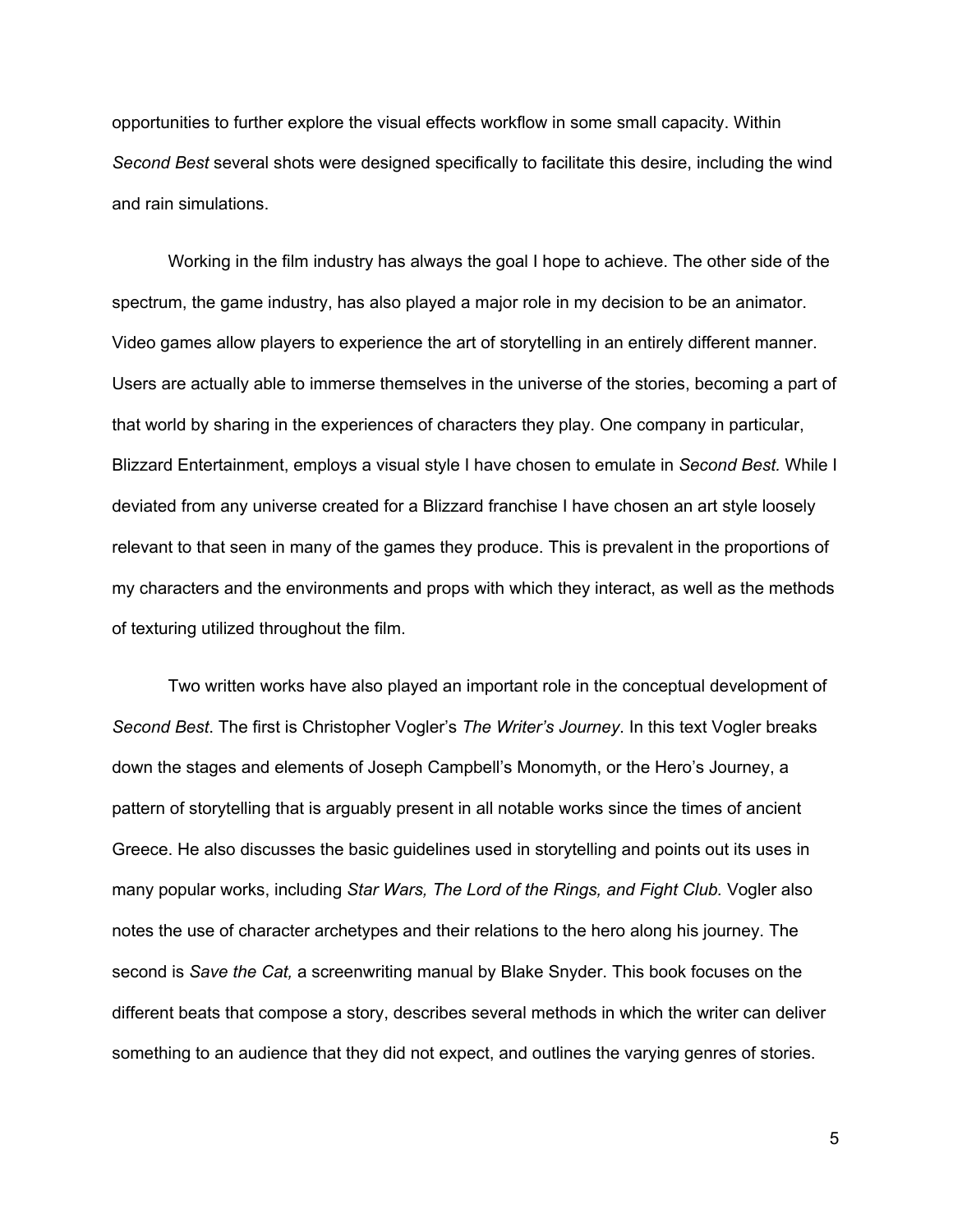This is a book unlike any other in the sense that it essentially exposes all of the secrets of screenwriting to its readers in a modern, practical manner and, as Vogler puts it, "tells it like it is" ( Vogler 2005). These books present new ideas based on the foundations of storytelling, both visually and narratively. Prior to encountering these books my experience in the animation industry had been purely technical and commercial. I had only worked on projects others had conceived. While this work was stimulating, engaging, and educational, the time came to bring to life a story of my own and I would not have been able to do so without these authors' inspiration.

My works prior to *Second Best* varied drastically in many ways. I havecreated still images that strive to depict photorealism through a digital medium. I have also worked on short films to help realize the visions of other artists and storytellers. I have created virtual worlds that allow users to visit famous historical sites and immersively experience them both as they were in their prime as well as how they stand today. Each of my prior projects has either been a practical or technical exploration into the methods used in either the film or game industries. These two worlds have each influenced my work in so many ways, and my goal for *Second Best* became finding a way to visually merge the two. In doing so I have chosen to present a film which adheres to the foundations of traditional storytelling with a visual style more relevant to that seen in video games through the use of digitally created assets. Through the creation of *Second Best* I have taken influence from several fields of digital art and was able to merge them into a style that I believe depicts a personal artwork.

### **DESCRIPTION OF THE ARTWORKS**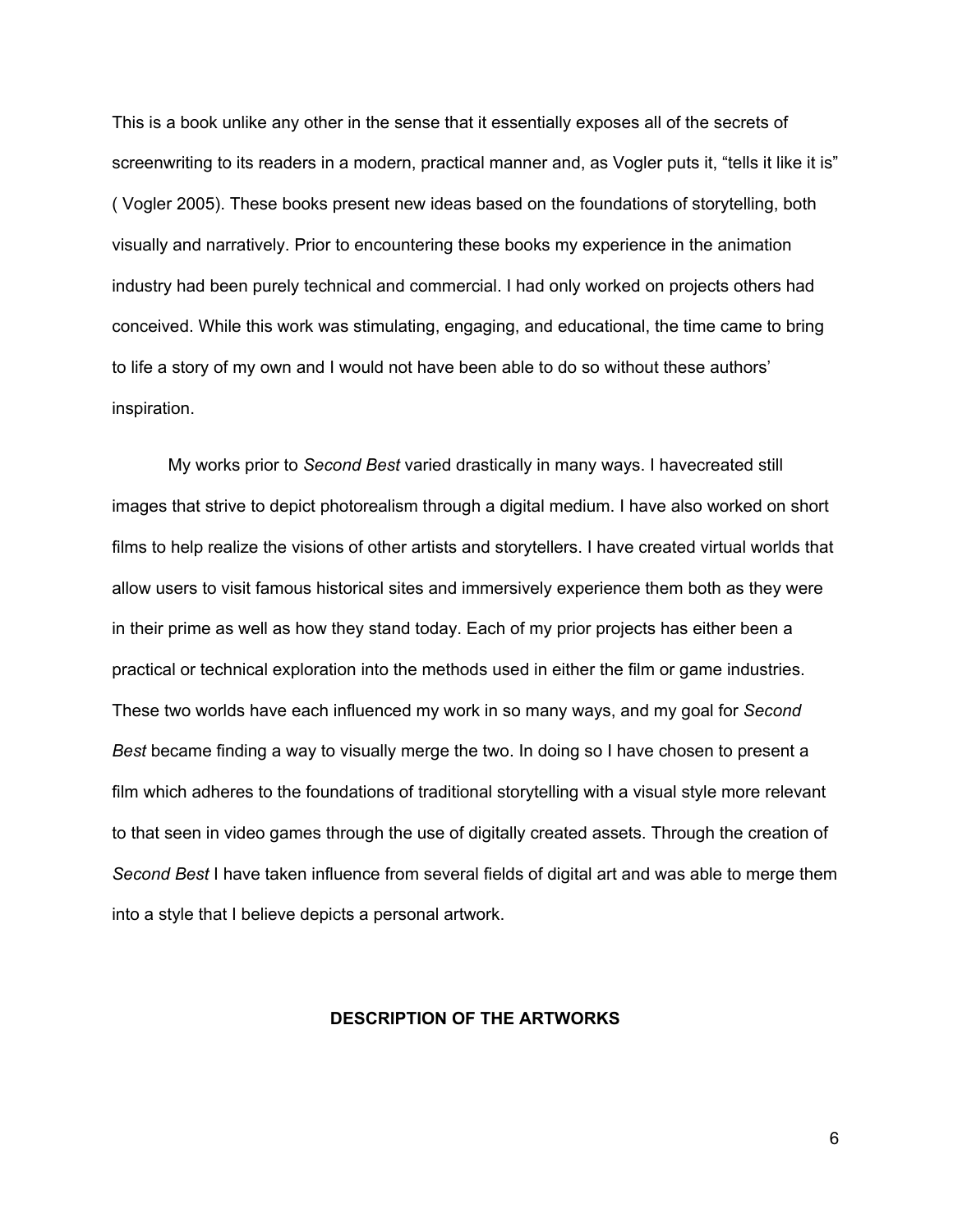The creation of an animated short film involves three major stages. The first of these is preproduction, which encompasses the processes of writing the story, designing the characters, and storyboarding. The second of these is the primary stage of production, during which time all of the 3D assets are created for the film, the characters are animated, and each scene is lit. The third stage is postproduction. This includes rendering, visual effects, and compositing.

The first step in creating a short film is to come up with a story. Week after week, I pitched ideas to my professors and classmates until the story that has since become *Second Best* was realized. This process involved creating hundreds and hundreds of panels of beatboards to translate the key points of a story pitch into a visual medium. Once the basic premise of a story struck my critics as interesting, compelling, and original I began storyboarding and adding each scene of the proposed film. Hundreds, possibly thousands, of storyboard panels and several moderately developed stories were thrown out before the film was flushed out. In fact, the entire premise for *Second Best* stemmed from another idea that segued into what it has since become. Each week I would present a series of storyboard panels for critique to ensure that the story followed basic storytelling guidelines, related to an audience, and conveyed the desired meanings and emotions in each individual shot.

Once an idea was set in stone the next step was to design the characters, both visually as well as contextually. To do so, back-stories were written for each character which defined their histories and experiences. Once these were established, I worked in collaboration with another artist who specifically focuses on character design to create Fizz Gearsprocket, the main character of *Second Best*. I later designed other supporting characters myself. Once each of these tasks were completed, the film moved into the production stage.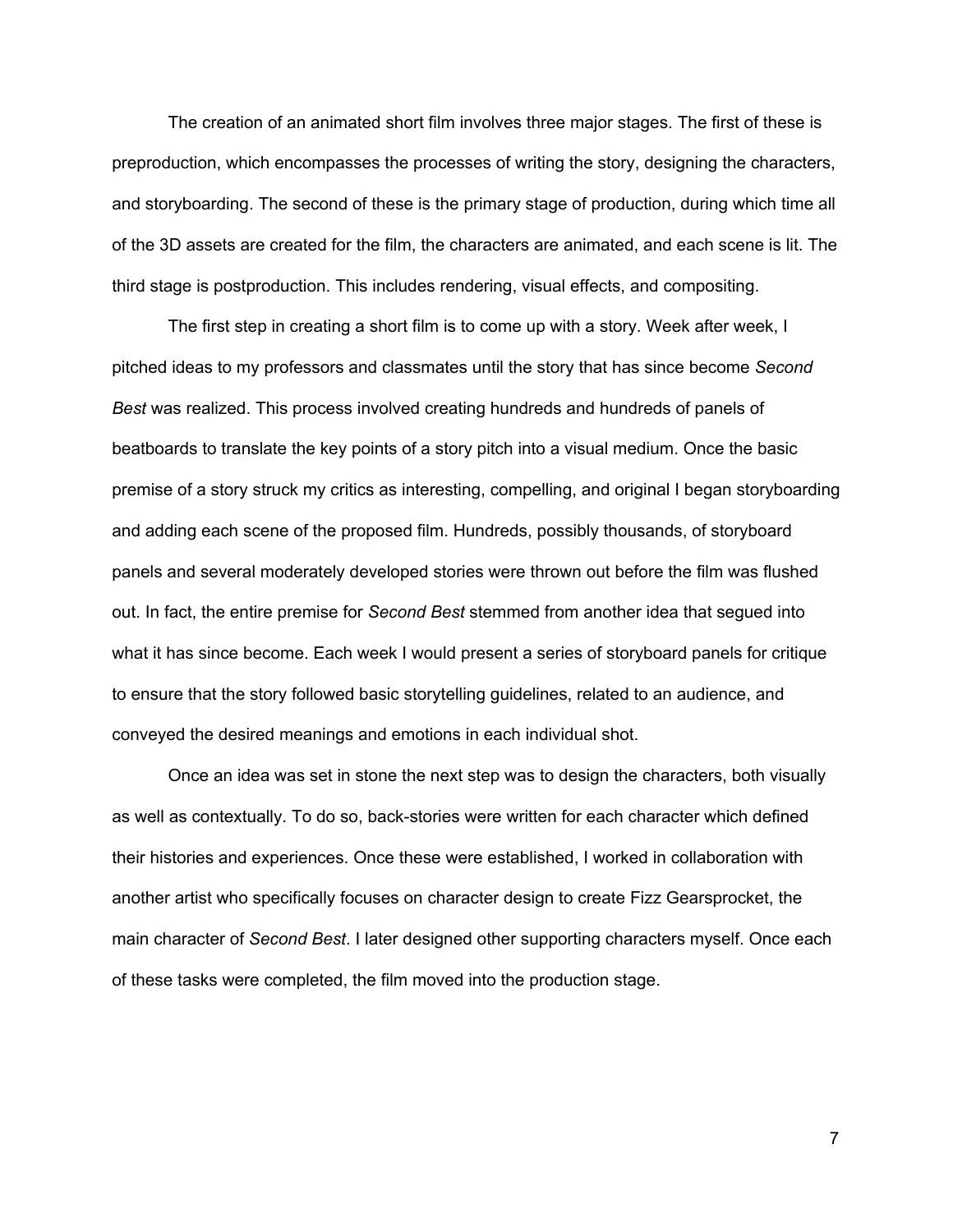

Fig. 1 The establishment of a strong back-story for each of the characters of Second Best ensured that the responses and emotions portrayed throughout the film were correctly interpreted its audience.

The first step in the actual production stage *Second Best* entailed digitally sculpt the characters. This process, much like physical sculpting in the real world, involves building the characters piece by piece. Afterwards the 3D mesh is rigged for animation, a process which involves attaching a complex series of controls to an object which essentially creates a digital puppet. This character rig is what animators use to bring the characters to life. Throughout the animation process I have had the opportunity to work in collaboration with several very talented artists without whom this film would never have come to fruition. While animation was underway utilizing low resolution layout geometry I was able to simultaneously model and texture the environments and various assets. Additionally, as animation was completed on the shots that required 3D simulated visual effects I began the simulations as soon as possible. The last step in the production stage was to light each individual shot of the film, much like filmmakers and photographers light their subjects in the real world.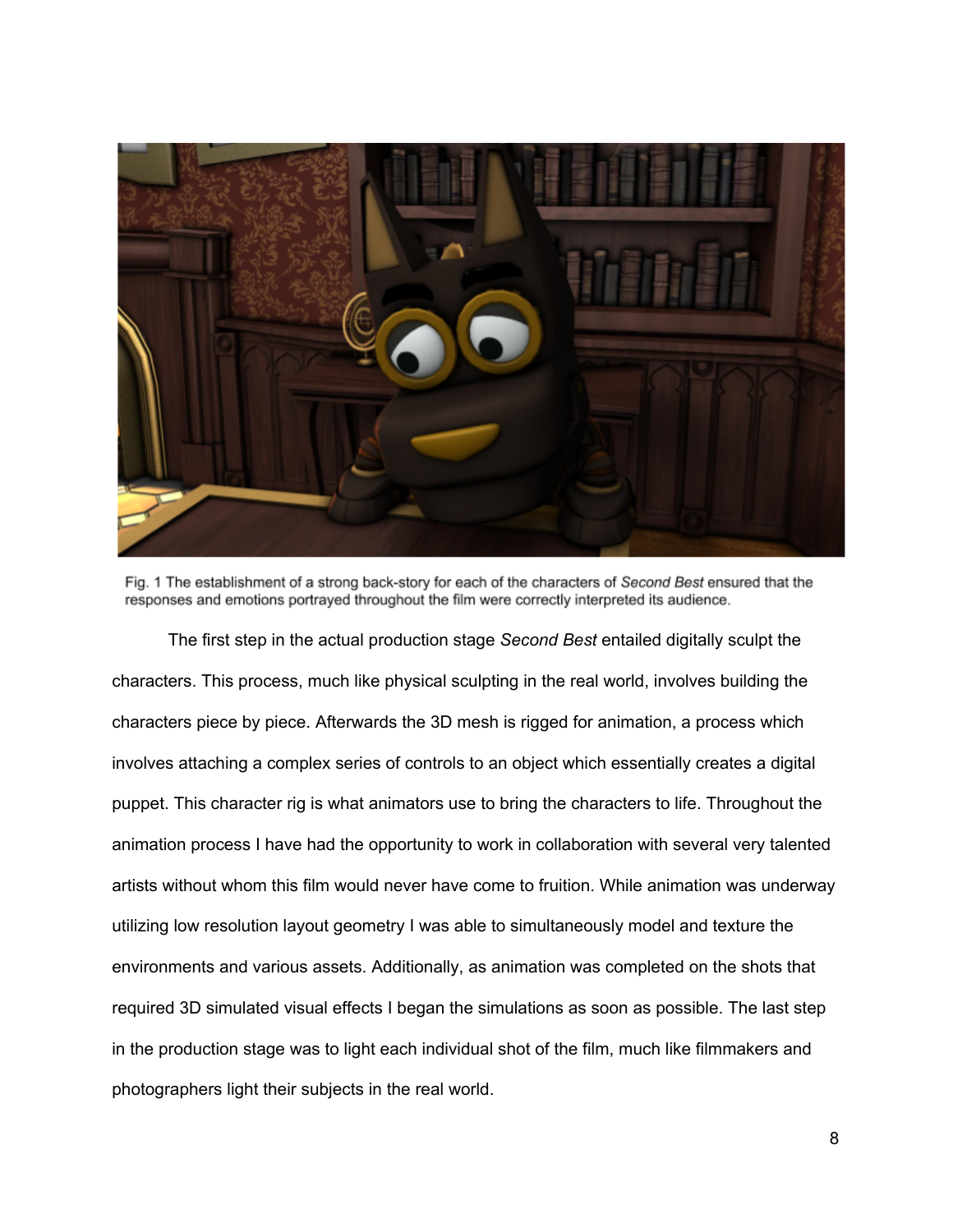

Fig. 2 The design process for Second Best entailed more than that of the characters themselves. The environments of the film, which also served to aid in the development of the back-story of the universe in which the film takes place, was of equal importance.

Once the production of the film was complete I began rendering. Rendering is the process of creating a still image of every individual frame of animation. This is later composited together in a program such as After Effects where postproduction begins. Within After Effects each shot is color corrected, depth of field and minor visual effects are added, and everything is exported and ready to have the soundtrack composed over it.

Each stage of the production pipeline presents many challenges, most of which I had experienced on past projects in some way or another. The creation of this film, however, is the first opportunity that I have had to fully explore every aspect of the pipeline from start to finish.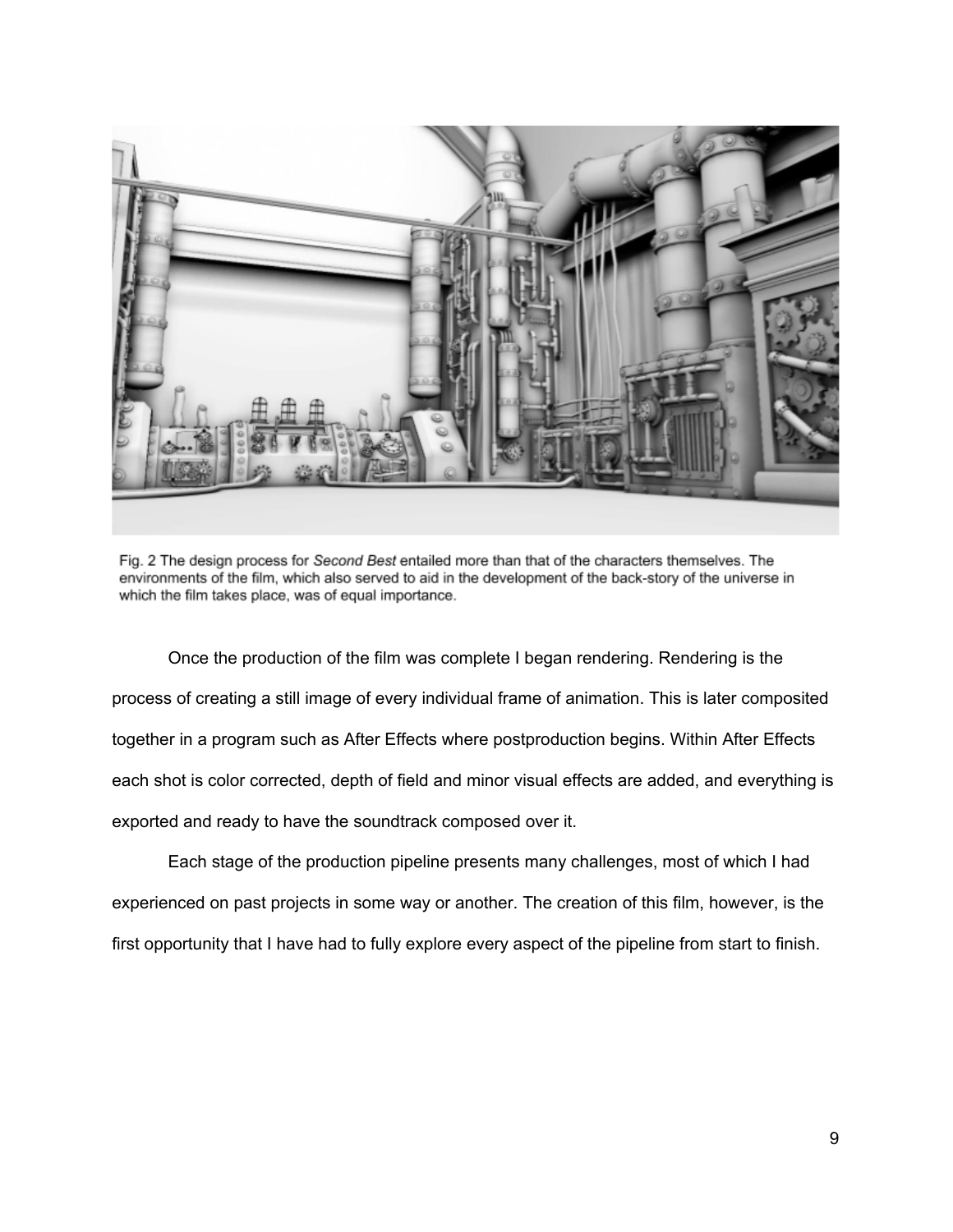#### **CONCLUSION AND EXHIBITION STATEMENT**

The creation of a short film in its entirety is one of the most ambitious challenges I have ever undertaken, both in my artwork and elsewhere in life. In the past, while working on several other short films, my role and responsibilities on each of them varied greatly. Going into this project I certainly felt as though I had the experience required to complete it, but was also very aware of the ways in which it would challenge me as an artist and storyteller.

One of the main things I have learned from this project is how to step away from an artistic comfort zone. Prior to graduate school I had never taken a single class on any of the varying aspects of pre-production. I had never learned how to design a character, how to write an engaging story, or what the different types of camera cuts were and how they were utilized in filmmaking. I had always assumed that many of those things were outsourced to different departments. Shortly after beginning work on this creative project I realized how far from reality that assumption really was. I have since both researched and experienced the processes of bringing an idea to fruition and transitioning from the planning and design stages into fully-fledged production.

Another key field I gained experience in by creating this film is project management. I had worked as a visual effects artist before this project on a short film, where I was expected to assign shots to and review the work of several other artists. I have also gained some relevant management experience through my position at the Institute of Digital Intermedia Arts. Before this project, however, I had never had the opportunity to manage a small team of artists on a project that was specifically mine. This role included several responsibilities, such as creating a pipeline that allowed artists from all over the country to work seamlessly with each other and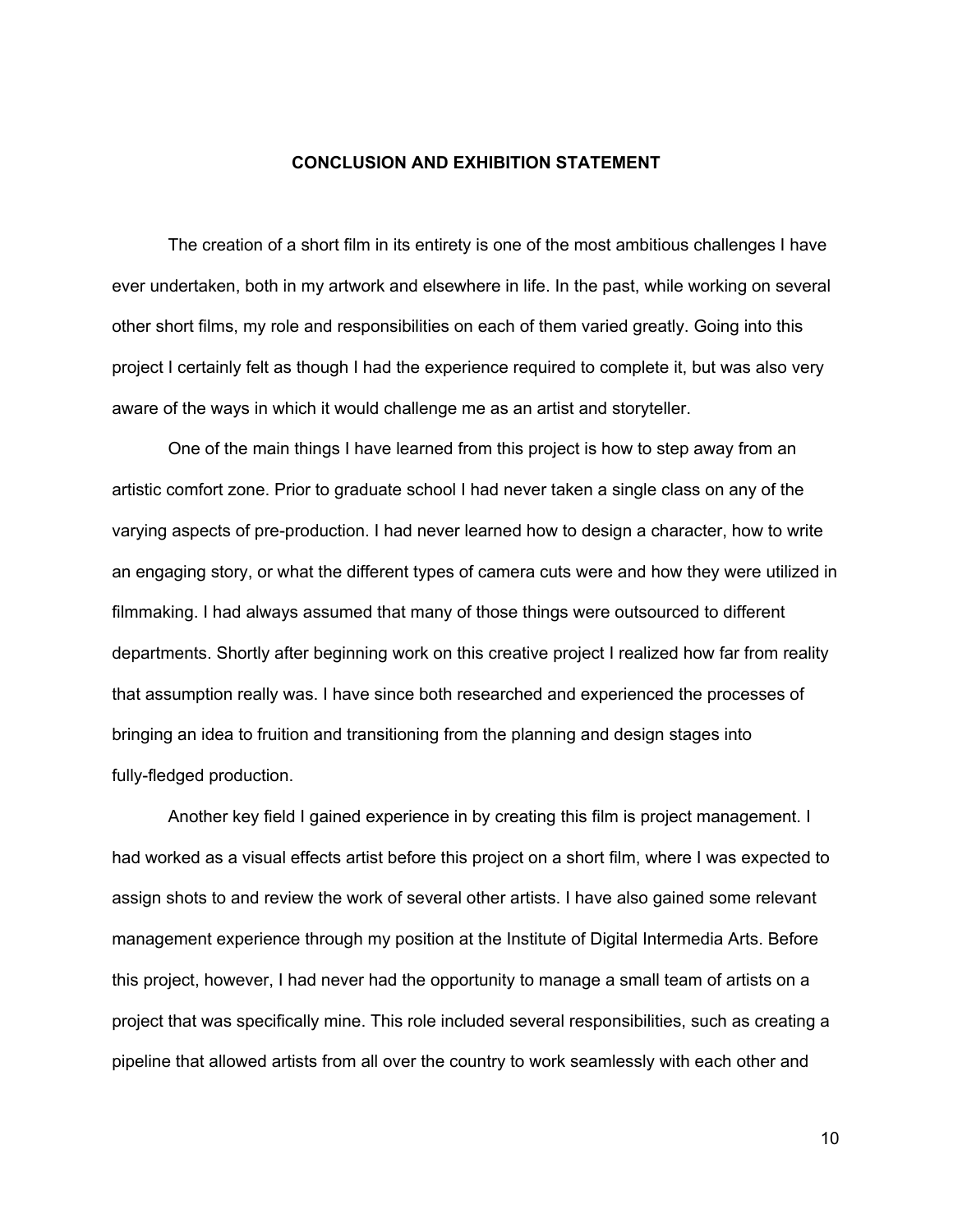organizing and managing the scheduling and production of each asset for the film. Not only did I gain valuable experience managing the project but I also learned an extensive amount through collaboration. The collaboration and input of my advisors, colleagues, classmates, and friends



Concept sketch & rigged character model comparison



Fig. 2 From conceptual sketches to the final production character rigs, collaboration among artists with varying skill sets was imperative in the creation of Second Best.

allowed me to create *Second Best.*

I have devoted much of the past several years to this project. Before I began I had never really envisioned myself creating a short film; I did not come into it with a goal or a dream I was aiming to realize. This resulted in spending several months brainstorming the story I wanted to tell. Once I had decided on something close to what *Second Best* has developed into, several additional months were spent fine tuning every single detail of the film, down to each individual frame. From this point production began, which is where most of the time was spent. While I had varying experience in each stage of the production pipeline there were very few points where I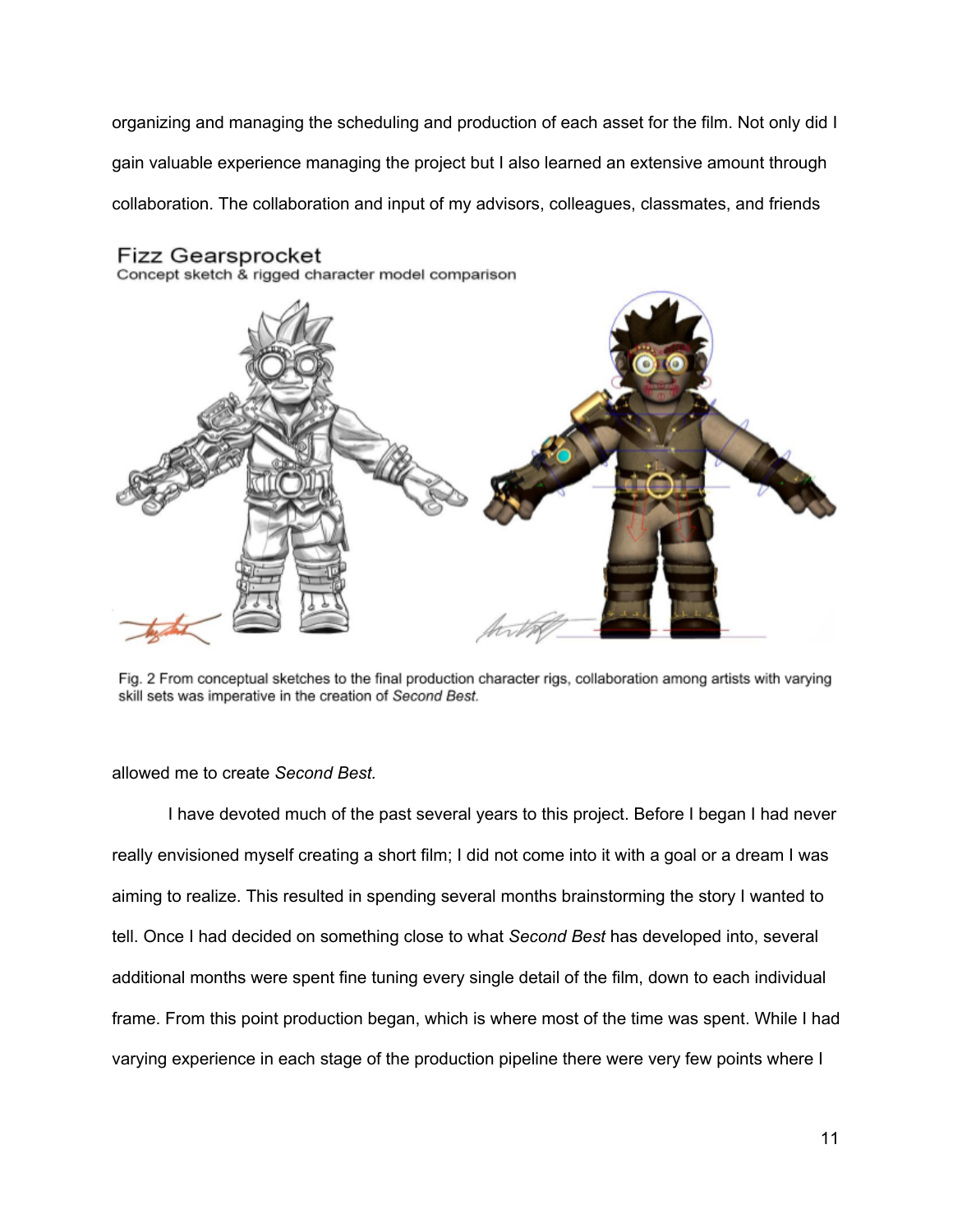truly knew what I was doing. I can model, texture, and composite at a comfortably competent level but when it came to rigging the character for example, something I had very little experience with, I hit many snags. Several of these actually brought production to a halt multiple times.

Creating *Second Best* has been an experience unlike any other. The long hours, late nights, unpredictable circumstances, and every other obstacle encountered throughout its production have all been worth it in the end. This project has facilitated a level of collaboration I have never experienced with other artists. It has also taught me an immeasurable amount about storytelling, project management, and each individual process involved in the production of a film. I hope that through my efforts I have created a story that presents a clear moral message that its audience can relate to, that is visually appealing, and that is ultimately enjoyable to watch. At the end of the day, animation exists to engage audiences through the realization of their dreams and imaginations and I can only hope that through the creation of *Second Best* I have been able to do just that.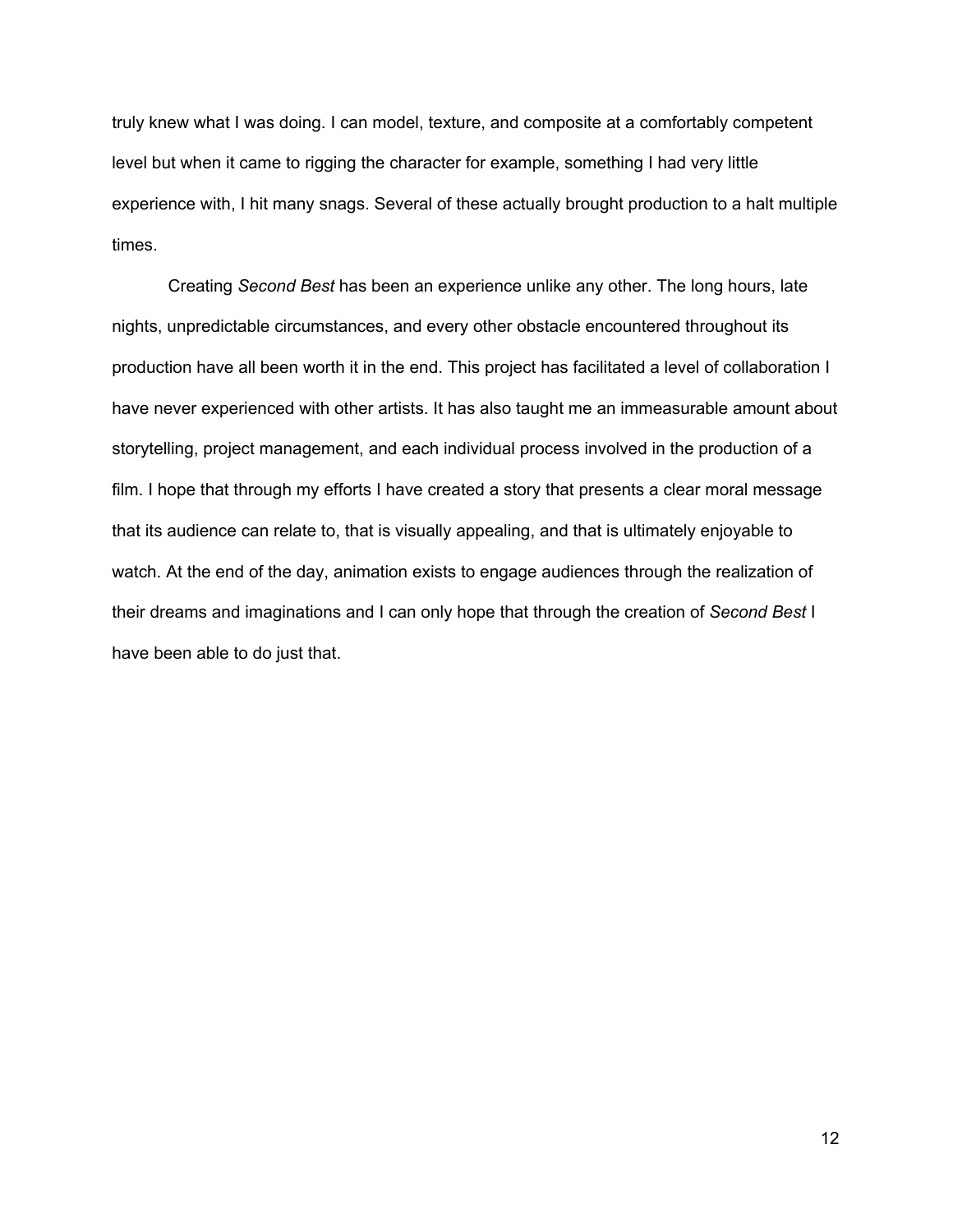## **REFERENCES**

- 1. John Lassiter, *Inside Pixar*, film documentary, Bloomberg Television, 2013.
- 2. Blake Snyder, *Save the Cat!* (California: Michael Wiese Productions, 2005), xiii.
- 3. Christopher Vogler, *The Writer's Journey* (California: Michael Wiese Productions, 2007)